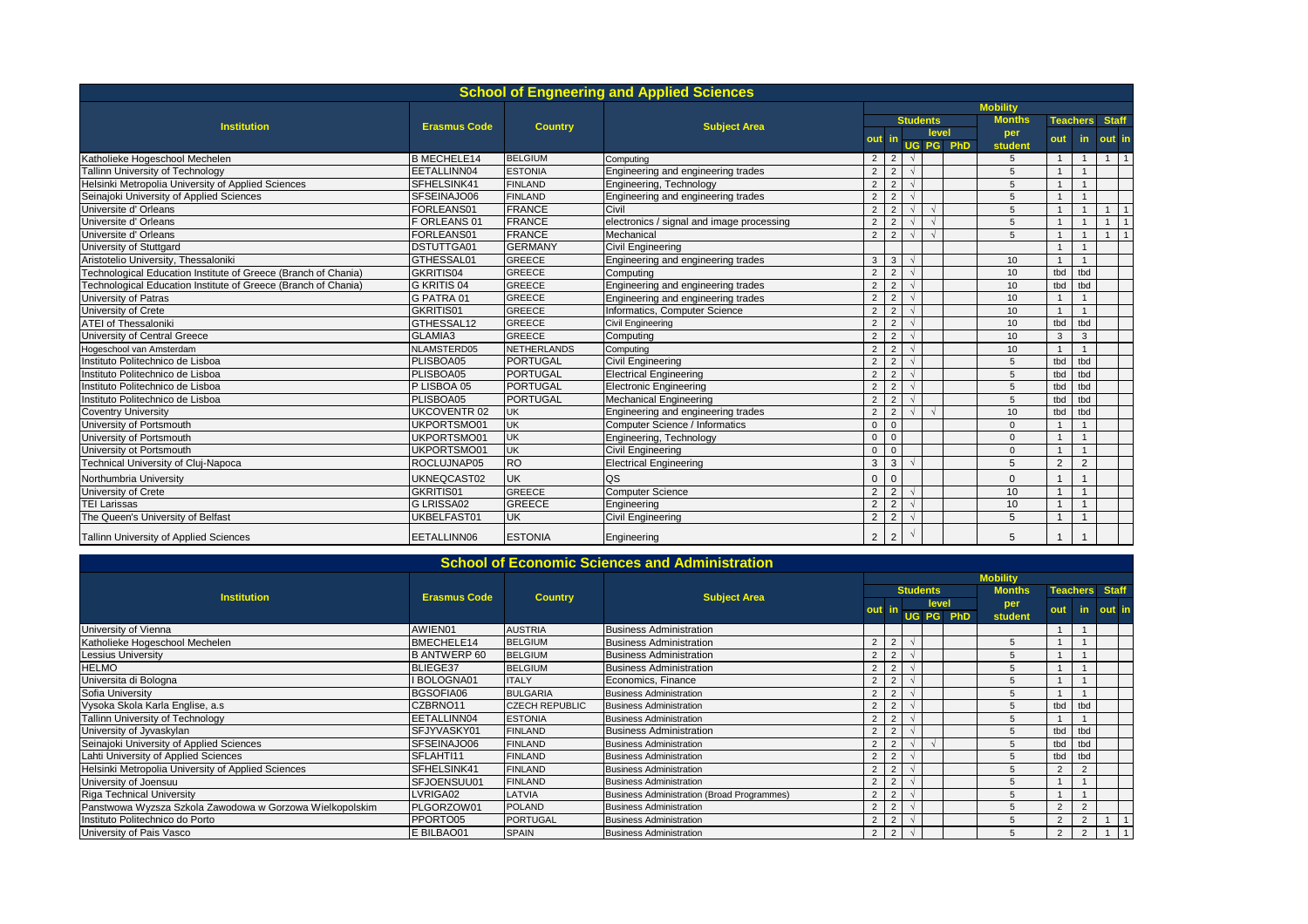|                                               |                     |                  | <b>School of Health Sciences</b>                     |                 |                |                 |          |           |                 |                 |                |              |  |  |  |
|-----------------------------------------------|---------------------|------------------|------------------------------------------------------|-----------------|----------------|-----------------|----------|-----------|-----------------|-----------------|----------------|--------------|--|--|--|
|                                               |                     |                  |                                                      | <b>Mobility</b> |                |                 |          |           |                 |                 |                |              |  |  |  |
| <b>Institution</b>                            |                     |                  |                                                      |                 |                | <b>Students</b> |          |           | <b>Months</b>   | <b>Teachers</b> |                | <b>Staff</b> |  |  |  |
|                                               | <b>Erasmus Code</b> | <b>Country</b>   | <b>Subject Area</b>                                  |                 |                |                 | level    |           | per             |                 |                |              |  |  |  |
|                                               |                     |                  |                                                      | out             |                |                 |          | UG PG PhD | student         | out             | in             | out in       |  |  |  |
| <b>ATEI of Thessaloniki</b>                   | GTHESSAL12          | <b>GREECE</b>    | Nursing and Caring                                   | 2 <sup>1</sup>  | 2              | $\sqrt{ }$      |          |           | 10              | tbd             | tbd            |              |  |  |  |
| University of the Peloponnese                 | GTRIPOLI03          | <b>GREECE</b>    | Nursing and Caring                                   | $\overline{4}$  |                | $\sqrt{ }$      |          |           | 10              | $\overline{1}$  | $\overline{1}$ |              |  |  |  |
| <b>Linkopings University</b>                  | SLINKOPI01          | <b>SWEDEN</b>    | Nursing and Caring                                   | $\overline{2}$  | $\overline{2}$ | $\sqrt{ }$      |          |           | 5               | 5               | $\sqrt{5}$     |              |  |  |  |
|                                               |                     |                  |                                                      |                 |                |                 |          |           |                 |                 |                |              |  |  |  |
|                                               |                     |                  |                                                      |                 |                |                 |          |           |                 |                 |                |              |  |  |  |
|                                               |                     |                  | <b>School of Architecture, Fine and Applied Arts</b> |                 |                |                 |          |           |                 |                 |                |              |  |  |  |
|                                               |                     |                  |                                                      |                 |                |                 |          |           | <b>Mobility</b> |                 |                |              |  |  |  |
| <b>Institution</b>                            | <b>Erasmus Code</b> | <b>Country</b>   | <b>Subject Area</b>                                  |                 |                | <b>Students</b> |          |           | <b>Months</b>   | <b>Teachers</b> |                | <b>Staff</b> |  |  |  |
|                                               |                     |                  |                                                      | out             |                |                 | level    |           | per             | out             | in.            | out in       |  |  |  |
|                                               |                     |                  |                                                      |                 |                |                 | UG PG    | PhD       | student         |                 |                |              |  |  |  |
| Kunstuniversitat Linz                         | ALINZ02             | <b>AUSTRIA</b>   | Art and Design                                       | 2 <sup>1</sup>  | $\vert$ 2      | $\sqrt{ }$      |          |           | 10              | $\overline{1}$  | $\overline{1}$ |              |  |  |  |
| North Karelia University of Applied Sciences  | SFJOENSUU09         | <b>FINLAND</b>   | <b>Graphic Design</b>                                | 2               | 2              |                 |          |           | 10              | $\mathbf{1}$    | $\overline{1}$ |              |  |  |  |
| North Karelia University of Applied Sciences  | SFJOENSUU09         | <b>FINLAND</b>   | <b>Interior Design</b>                               | $\overline{2}$  | 2              | $\sqrt{ }$      |          |           | 10              | tbd             | tbd            |              |  |  |  |
| Hochschule fur Bildende Kunste Braunschweig   | DBRAUNSC02          | <b>GERMANY</b>   | Arts (Broad Programmes)                              | $\mathbf{3}$    | $\overline{3}$ | $\sqrt{ }$      |          |           | 5               | tbd             | tbd            |              |  |  |  |
| Aristotelio University, Thessaloniki          | GTHESSAL01          | <b>GREECE</b>    | Architecture and Town Planning                       | $\mathbf{3}$    | $\mathbf{3}$   | $\sqrt{ }$      |          |           | 10              | $\overline{1}$  | $\overline{1}$ |              |  |  |  |
| University of Patras                          | GPATRA01            | <b>GREECE</b>    | Architecture and Town Planning                       | 2               | 2              | $\sqrt{ }$      |          |           | 10              | $\overline{1}$  | $\overline{1}$ |              |  |  |  |
| Szechenyi Istvan University                   | HUGYOR01            | <b>HUNGARY</b>   | Architecture                                         | 2               | $\overline{2}$ |                 |          |           | 5               | $\overline{1}$  | $\overline{1}$ |              |  |  |  |
| Kaunas College                                | LTKAUNAS08          | <b>LITHUANIA</b> | Art and Design                                       | $\overline{2}$  | 2              | $\sqrt{ }$      |          |           | 5               | $\overline{1}$  | $\overline{1}$ |              |  |  |  |
| Escuela de Arte y Superior de Diseno La Rioja | E LOGRONO03         | <b>SPAIN</b>     | Graphic / Interior Design                            | $\overline{2}$  | $\overline{2}$ | $\sqrt{ }$      |          |           | 5               | tbd             | tbd            |              |  |  |  |
| <b>Birmingcham City University</b>            | UKBIRMING03         | <b>UK</b>        | Art and Design                                       | 2               | $\overline{2}$ |                 |          |           | 5               | $\overline{1}$  | $\overline{1}$ |              |  |  |  |
| <b>Coventry University</b>                    | <b>UKCOVENTR 02</b> | <b>UK</b>        | Art and Design                                       | $\overline{2}$  | $\overline{2}$ | $\sqrt{ }$      |          |           | 5               | $\overline{1}$  | $\overline{1}$ |              |  |  |  |
| North Karelia University of Applied Sciences  | SFJOENSUU09         | <b>FINLAND</b>   | <b>Graphic Design</b>                                | $\overline{2}$  | 2              | $\sqrt{ }$      |          |           | 5               | $\overline{1}$  |                |              |  |  |  |
| North Karelia University of Applied Sciences  | SFJOENSUU09         | <b>FINLAND</b>   | <b>Interior Design</b>                               | $\overline{2}$  | 2              | $\sqrt{ }$      |          |           | 5               | $\overline{1}$  |                |              |  |  |  |
| Kaunas College                                | LTKAUNAS08          | LITHUANIA        | Art and Design                                       | $\overline{2}$  | $\overline{2}$ |                 |          |           | 5               | $\mathbf{1}$    |                |              |  |  |  |
| University of Patras                          | GPATRA01            | <b>GREECE</b>    | Architecture and Town Planning                       | $\overline{2}$  | 2              | $\sqrt{ }$      |          |           | 10              | $\overline{1}$  |                |              |  |  |  |
| Aristotelio University, Thessaloniki          | GTHESSAL 01         | <b>GREECE</b>    | Architecture and Town Planning                       | $\mathbf{3}$    | $\mathbf{3}$   |                 |          |           | 10              | $\overline{1}$  |                |              |  |  |  |
| <b>Coventry University</b>                    | UKCOVENTR02         | <b>UK</b>        | Art and Design                                       | $\overline{2}$  | 2              | $\sqrt{ }$      |          |           | 10              | $\overline{1}$  |                |              |  |  |  |
| Szechenyi University                          | HUGYOR01            | <b>HUNGARY</b>   | Architecture                                         | $\overline{2}$  | 2              | $\sqrt{ }$      |          |           | 5               | $\overline{1}$  |                |              |  |  |  |
| <b>Glasgow Caledonian Unviersity</b>          | UKGLASGOW08         | <b>UK</b>        | <b>Graphic Design</b>                                | $\overline{2}$  | 2              | $\sqrt{ }$      |          |           | 5               | $\mathbf{1}$    |                |              |  |  |  |
| Politecnico Di Milano                         | IMILANO002          | <b>ITALY</b>     | Architecture                                         | $\overline{2}$  | 2              | $\sqrt{ }$      |          |           | 5               | $\overline{1}$  |                |              |  |  |  |
| Politecnico di Torino                         | <b>ITORINO02</b>    | <b>ITALY</b>     | Architecture                                         | 2               | 2              | $\sqrt{ }$      | $\gamma$ |           | 5               | $\mathbf{0}$    | $\mathbf 0$    |              |  |  |  |
| Democritus University of Thrace               | GKOMOTIN01          | <b>GREECE</b>    | Architecture                                         | $\overline{2}$  | 2              | $\sqrt{ }$      |          |           | 5               | $\mathbf{1}$    | $\overline{1}$ |              |  |  |  |
| <b>HTWK Leipzig</b>                           | DLEIPZIG02          | <b>GERMANY</b>   | Architecture                                         | $\overline{2}$  | $\overline{2}$ | $\sqrt{ }$      | $\Delta$ |           | 5               | $\mathbf{1}$    | $\overline{1}$ |              |  |  |  |

| <b>School of Education</b>                               |                     |                |                                    |                 |                         |  |                 |           |                 |     |     |                       |  |  |  |
|----------------------------------------------------------|---------------------|----------------|------------------------------------|-----------------|-------------------------|--|-----------------|-----------|-----------------|-----|-----|-----------------------|--|--|--|
|                                                          |                     |                |                                    | <b>Mobility</b> |                         |  |                 |           |                 |     |     |                       |  |  |  |
| <b>Institution</b>                                       | <b>Erasmus Code</b> | <b>Country</b> | <b>Subject Area</b>                |                 |                         |  | <b>Students</b> |           | <b>Months</b>   |     |     | <b>Teachers Staff</b> |  |  |  |
|                                                          |                     |                |                                    | out             | level                   |  |                 |           | per             | out | in. | out in                |  |  |  |
|                                                          |                     |                |                                    |                 |                         |  |                 | UG PG PhD | student         |     |     |                       |  |  |  |
| <b>Kunstuniversitat Linz</b>                             | ALINZ02             | <b>AUSTRIA</b> | Art Education inc teacher training |                 | $2 \mid 2 \mid$         |  |                 |           | 10              | tbd | tbd |                       |  |  |  |
| University of Patras                                     | GPATRA01            | <b>GREECE</b>  | Education, Teacher Training        |                 | $2 \mid 2$              |  |                 |           | 10              |     |     |                       |  |  |  |
| University of Thessaly                                   | GVOLOS01            | <b>GREECE</b>  | Education, Teacher Training        | 2               | $\overline{2}$          |  |                 |           | 10 <sup>°</sup> | tbd | tbd |                       |  |  |  |
| University of Thessaly                                   | GVOLOS01            | <b>GREECE</b>  | Physical Education, Sport Science  | $\overline{2}$  | $\overline{2}$          |  |                 |           | 10 <sup>1</sup> | tbd | tbd |                       |  |  |  |
| Aristotelio University, Thessaloniki                     | G THESSAL 01        | <b>GREECE</b>  | Education, Teacher Training        | 3               | $\overline{\mathbf{3}}$ |  |                 |           | 10              |     |     |                       |  |  |  |
| University of Western Macedonia                          | GKOZANI02           | <b>GREECE</b>  | Pre-Primary                        | 2               | $\overline{2}$          |  |                 |           | 10              |     |     |                       |  |  |  |
| University of Crete                                      | GKRITIS01           | <b>GREECE</b>  | Education                          | 2 <sup>1</sup>  | $\overline{2}$          |  |                 |           | 10              |     |     |                       |  |  |  |
| University of Castilla-La Mancha                         | ECIUDAR01           | <b>SPAIN</b>   | Education                          | $\overline{4}$  | $-14$                   |  |                 |           |                 |     |     |                       |  |  |  |
| Riga Teacher Training and Educational Management Academy | LVRIGA27            | LATVIA         | Education                          |                 | $2 \mid 2 \mid$         |  |                 |           |                 |     |     |                       |  |  |  |
|                                                          |                     |                |                                    |                 |                         |  |                 |           |                 |     |     |                       |  |  |  |
|                                                          |                     |                |                                    |                 |                         |  |                 |           |                 |     |     |                       |  |  |  |
|                                                          |                     |                |                                    |                 |                         |  |                 |           |                 |     |     |                       |  |  |  |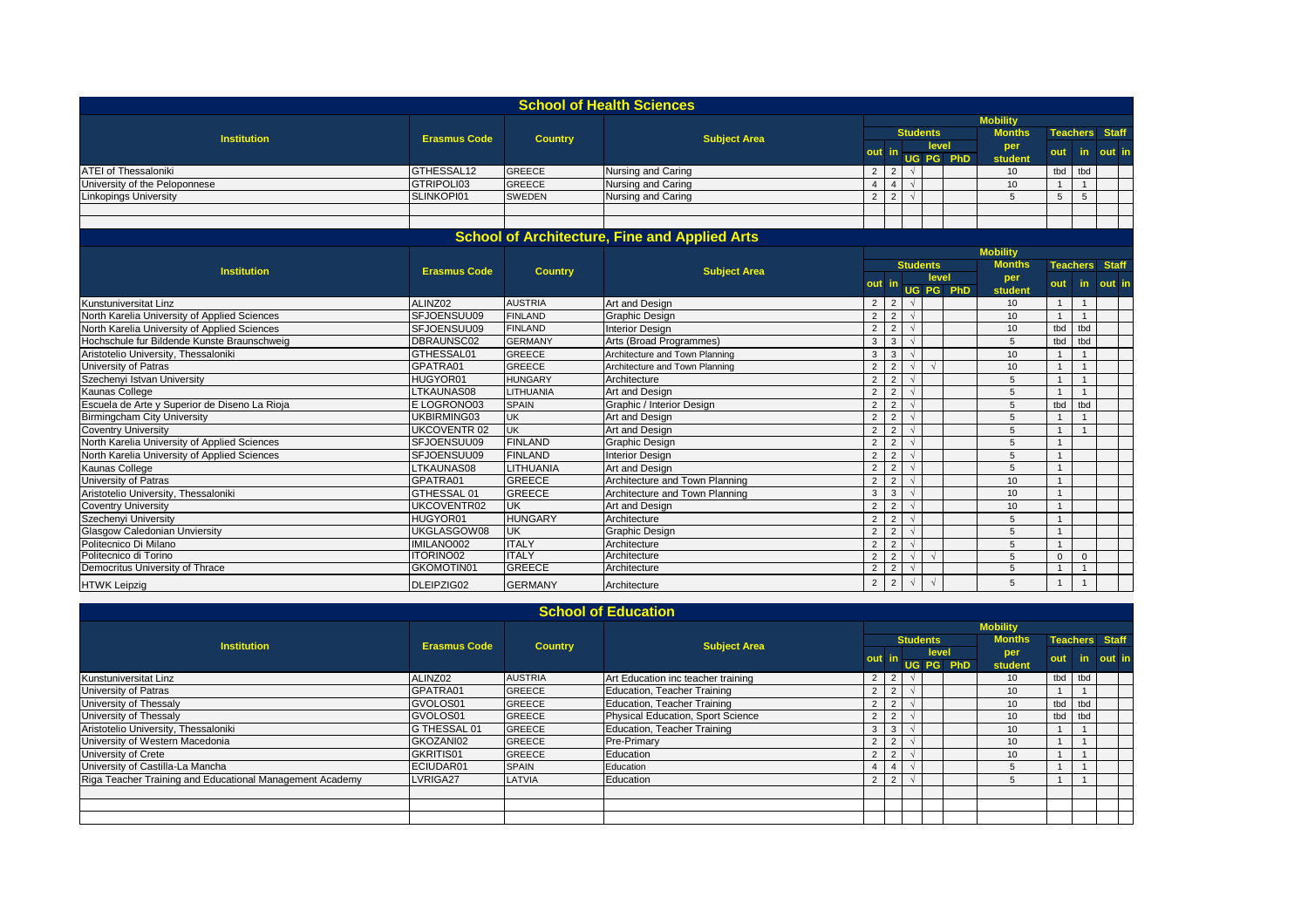| <b>School of Humanities and Social Sciences</b> |                     |                 |                     |       |                 |  |                 |                 |               |     |                       |        |  |
|-------------------------------------------------|---------------------|-----------------|---------------------|-------|-----------------|--|-----------------|-----------------|---------------|-----|-----------------------|--------|--|
|                                                 |                     |                 |                     |       |                 |  |                 | <b>Mobility</b> |               |     |                       |        |  |
| <b>Institution</b>                              | <b>Erasmus Code</b> | <b>Country</b>  | <b>Subject Area</b> |       |                 |  | <b>Students</b> |                 | <b>Months</b> |     | <b>Teachers</b> Staff |        |  |
|                                                 |                     |                 |                     | out i |                 |  |                 | level           | per           | out | in.                   | out in |  |
|                                                 |                     |                 |                     |       |                 |  |                 | UG PG PhD       | student       |     |                       |        |  |
| FH Campus Wien, University of Applied Sciences  | AWIEN63             | <b>AUSTRIA</b>  | Social Work         |       |                 |  |                 |                 |               |     |                       |        |  |
| Katholieke Hogeschool Kempen                    | B GEEL 07           | <b>BELGIUM</b>  | Social Work         |       |                 |  |                 |                 |               |     |                       |        |  |
| Plantijn Hogeschool                             | BANTWERP58          | <b>BELGIUM</b>  | Social Work         | 5     | -5              |  |                 |                 |               |     |                       |        |  |
| Sofia University                                | BGSOFIA06           | <b>BULGARIA</b> | Journalism          |       | 2 <sub>1</sub>  |  |                 |                 |               |     |                       |        |  |
| Metropolitan University College                 | DK KOPENHA 55       | <b>DENMARK</b>  | Social Work         |       | 2               |  |                 |                 |               |     |                       |        |  |
| Lahti University of Applied Sciences            | SFLAHTI11           | <b>FINLAND</b>  | Social Work         |       | 121             |  |                 |                 |               |     |                       |        |  |
| North Karelia University of Applied Sciences    | SFJOENSUU09         | FINLAND         | Social Work         |       | $2 \mid 2 \mid$ |  |                 |                 |               |     | tbd tbd               |        |  |